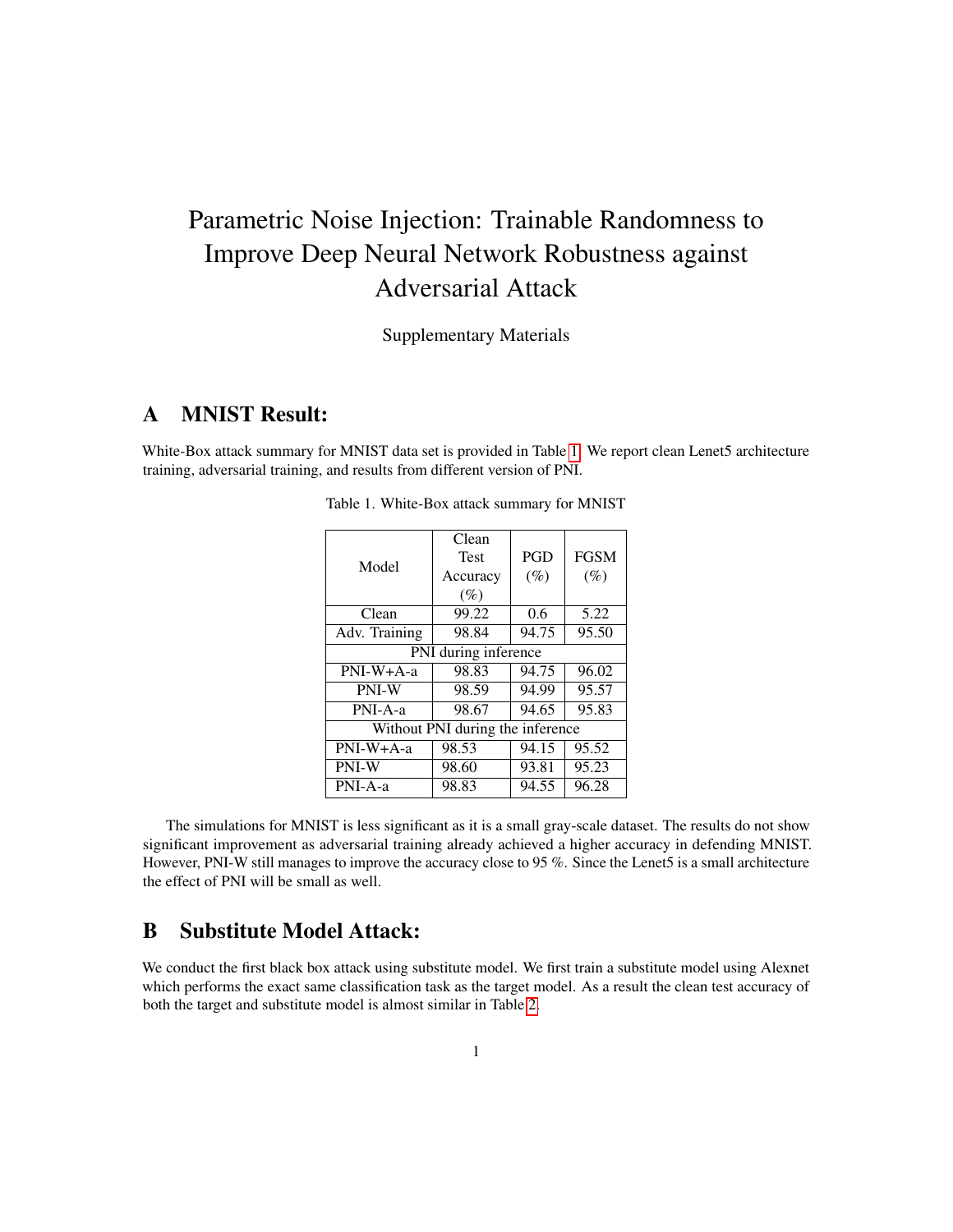| Target<br>Model | Target<br>Clean<br>Accuracy<br>$(\%)$ | Substitute<br>Clean<br>Accuracy<br>$(\%)$ | Attack<br>Accuracy<br>$(\%)$ |
|-----------------|---------------------------------------|-------------------------------------------|------------------------------|
| Adv. Training   | 87.49                                 | 86.49                                     | 84.89                        |
| PNI-W+A-a       | 84.79                                 | 84.90                                     | 83.54                        |
| PNI-W           | 85.02                                 | 85.07                                     | 83.12                        |
| $PNI-A-a$       | 85.50                                 | 85.75                                     | 83.57                        |

<span id="page-1-0"></span>Table 2. Black-Box attack results using Alexnet as the substitute model

In case of substitute model for all the cases of PNI we had the noise at the inference. Our black box attack accuracy is similar as our baseline 83 %. However, the little degradation we observed is mainly due to the sacrifice in clean test data accuracy of the target model.



## C More Results:

Figure 1: Convergence of the trainable parameter is almost Identical for both PNI-W and PNI-W+A-a.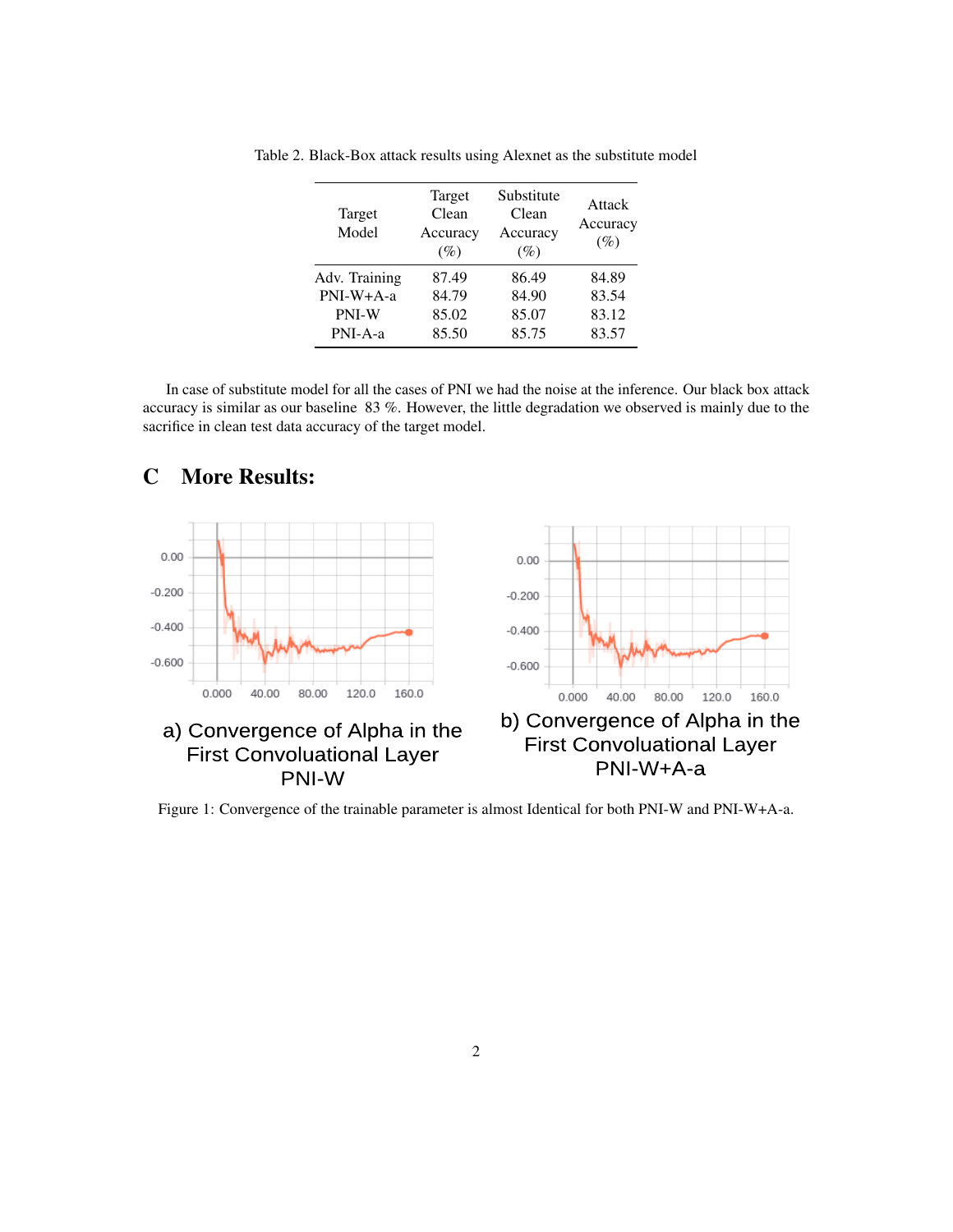

Figure 2: Change in weight distribution for Resnet-20 in first convolution layer. Indicating that PNI performs regularization by changing the weight distribution.



Figure 3: Change in weight distribution for Resnet-20 in first convolution layer. Indicating that PNI-W performs regularization more effectively by shrinking the weight distribution. While the weight distribution is relatively scattered for PNI-W+A-a